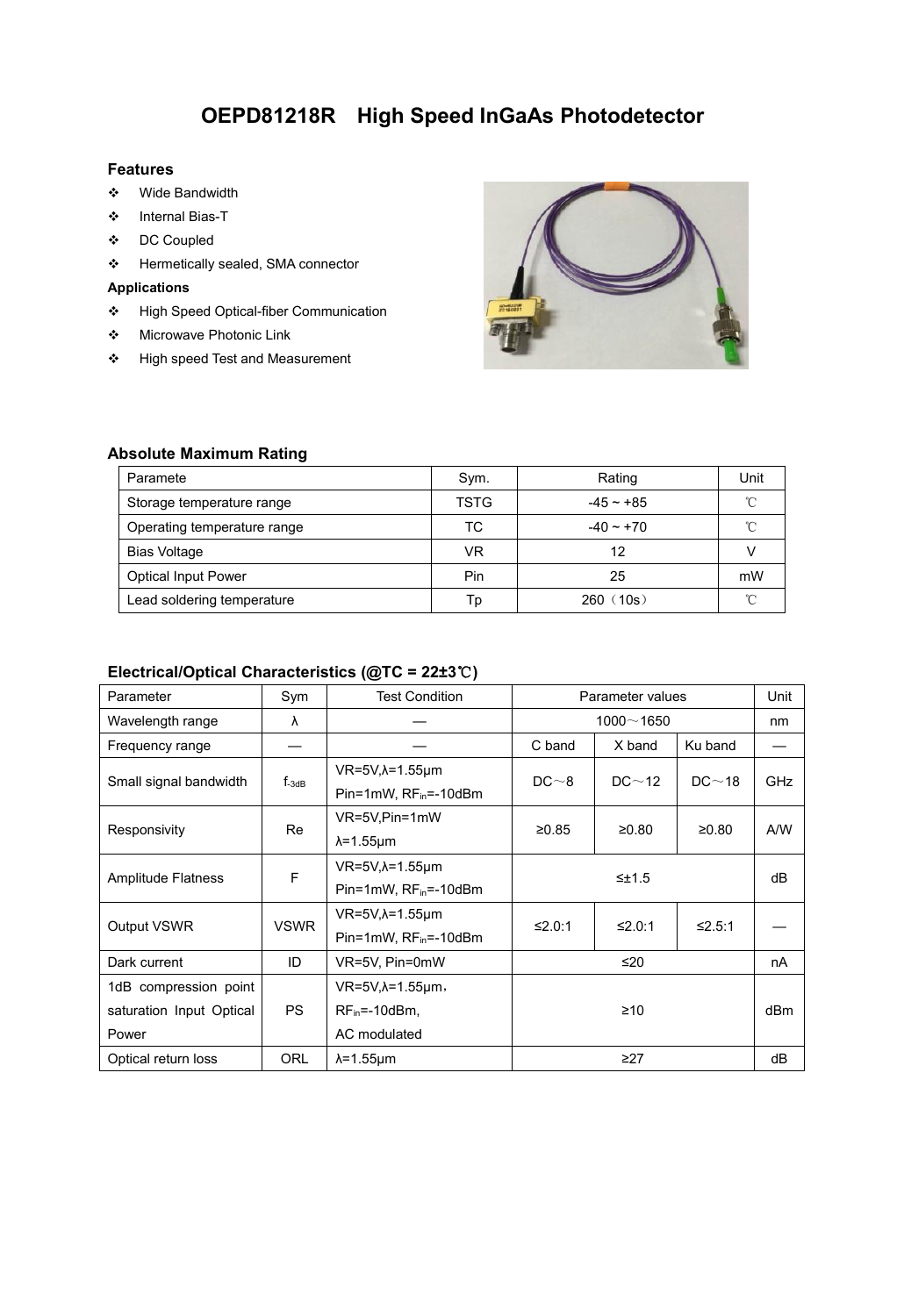# **Typical Response Curves**



Fig.1 C-Band Photodetector Frequency Response Curve



Fig.2 X-Band Photodetector Frequency Response Curve



Fig.3 Ku-Band Photodetector Frequency Response Curve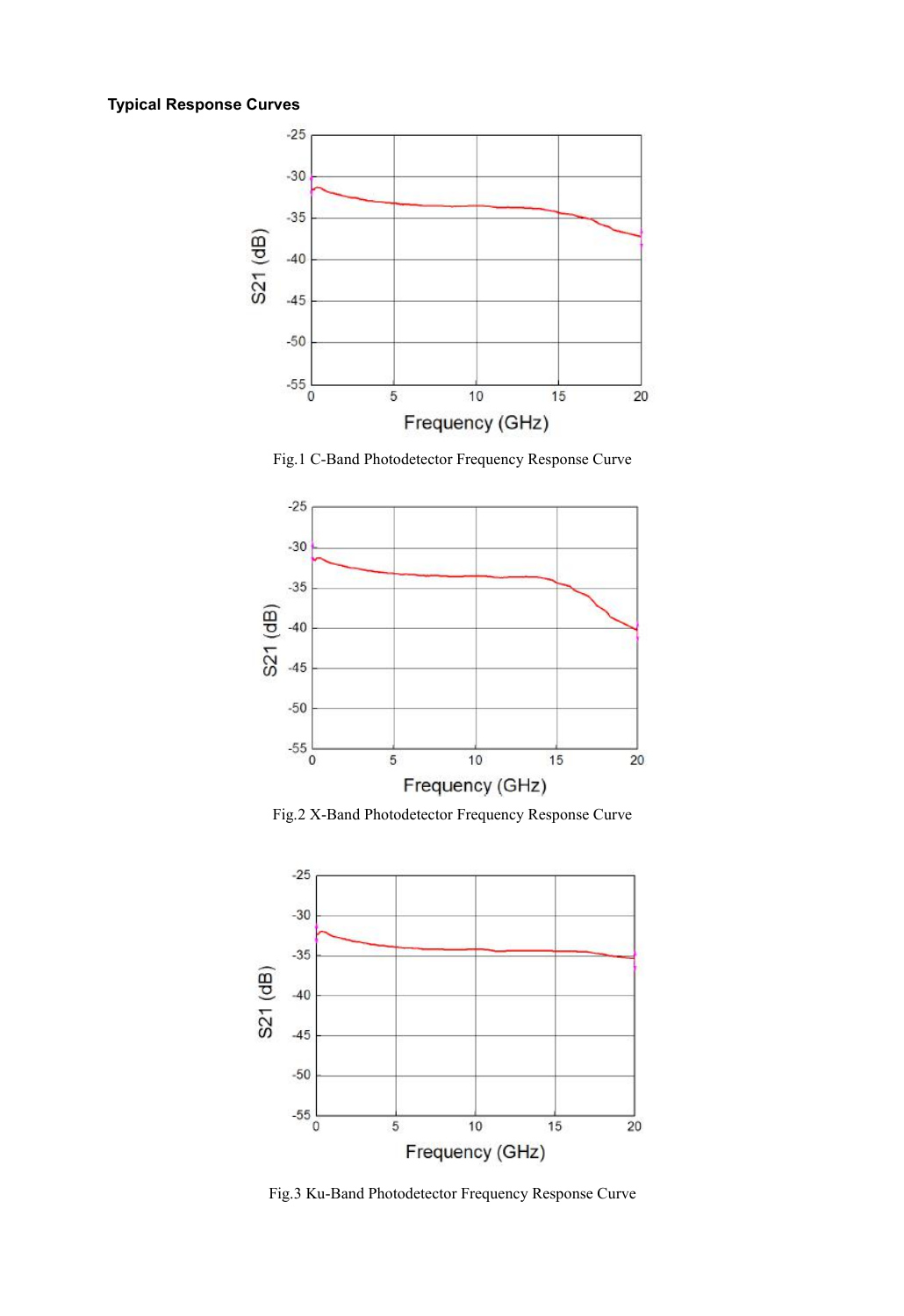

Fig.4 1dB Compression Point Saturation Input Optical Power Curve

# **The packages and the pins (Unit: mm)**



|      | symbol |                           |                |                                     |               |                |                                     |     |     |      |
|------|--------|---------------------------|----------------|-------------------------------------|---------------|----------------|-------------------------------------|-----|-----|------|
| size | d1     | d2                        | d3             | e                                   | d4            | d <sub>5</sub> | d <sub>6</sub>                      | Фa  | Φb  | ∸    |
| Min. | 17.8   | 1つ く<br>$1 \angle . \cup$ | 1つ く<br>ن که ۱ | $\sim$<br>$\mathcal{L}.\mathcal{4}$ | ◠<br>ن کے     | 9.0            | $\overline{ }$<br>7.5               | 2.0 | 0.4 | 1000 |
| Max. | 18.2   | 13.0                      | 13.0           | $\sim$<br>2.6                       | $\sim$<br>3.J | 9.4            | $\overline{a}$<br>$\cdot$ . $\cdot$ | 2.2 | 0.5 | $\,$ |